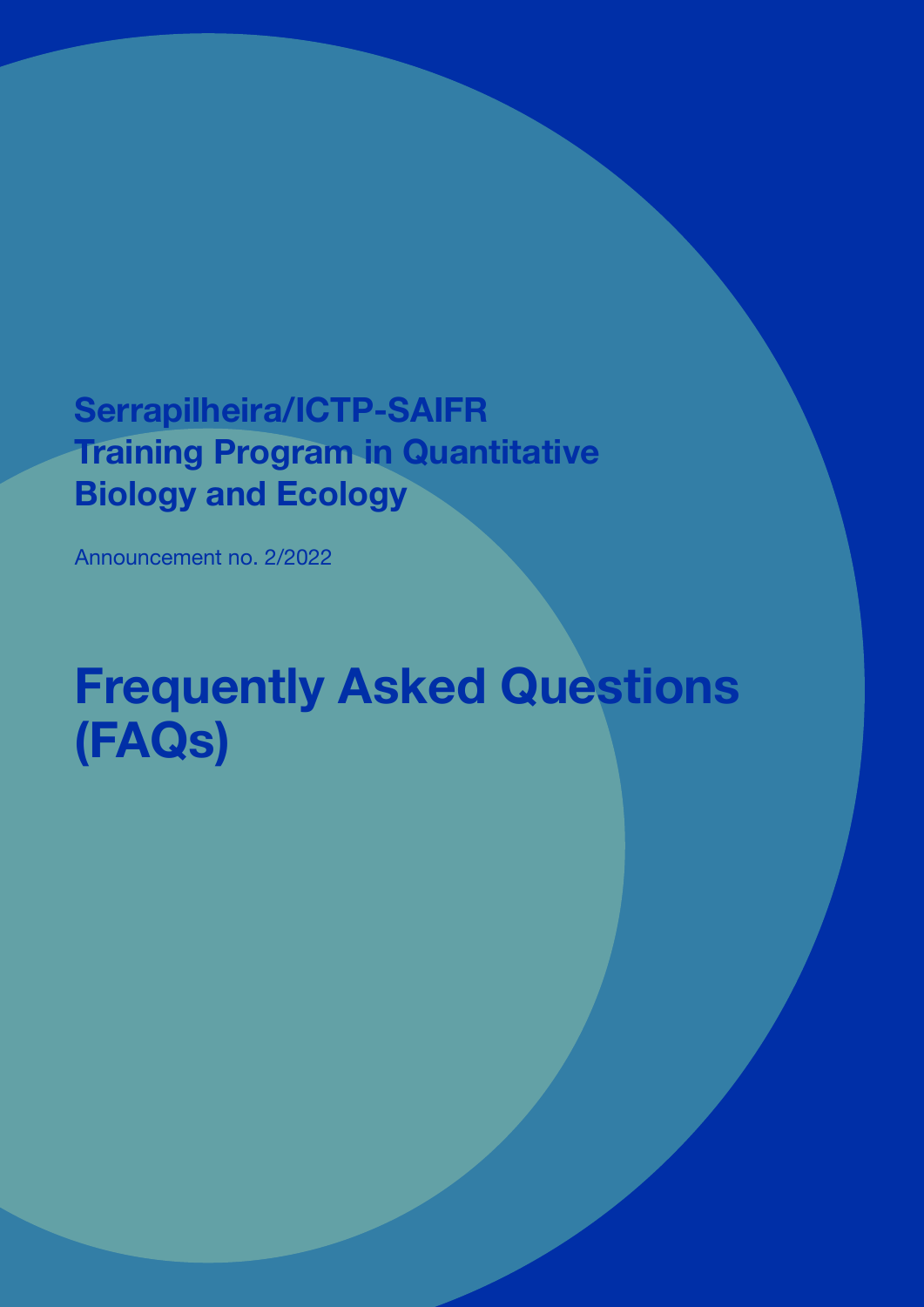



# **Serrapilheira/ICTP-SAIFR Training Program**

**in Quantitative Biology and Ecology** 

Announcement no. 2/2022

# **Frequently Asked Questions (FAQs)**

#### **How long is the course?**

The course lasts five months, from July 4, 2022 to December 2, 2022.

#### **What is the workload?**

This is an intensive, full-time (morning and afternoon), Monday through Friday course. There are lunch breaks and shorter breaks throughout the day. The total workload is 240 hours for the introductory module and 360 hours for the advanced module. Participants must be able to dedicate themselves entirely to the course and attend all classes.

#### **Who will teach the classes?**

The faculty is made up of scientists working in leading research centers worldwide. More than just highly qualified professors, their scientific careers illustrate how cutting-edge research is conceived and developed today.

#### **What subjects are covered?**

In addition to an immersion in the main topics of biology and ecology, participants will receive training in mathematical modeling and computational methods to solve questions at the forefront of the life sciences.

#### **What types of activities will the course have?**

The course offers lectures, hands-on sessions, and question and answer sessions, plus journal clubs, research seminars delivered by guest speakers, and discussion sessions.

#### **Why will the classes be in English?**

Since our faculty and student body come from different parts of the world, all classes will be held in English.

# **Do I need to provide a certificate of my English language proficiency?**

No. Language proficiency will be evaluated during the interview stage of the selection process.

#### **How many candidates will be selected?**

At this point we will accept no more than thirty participants to the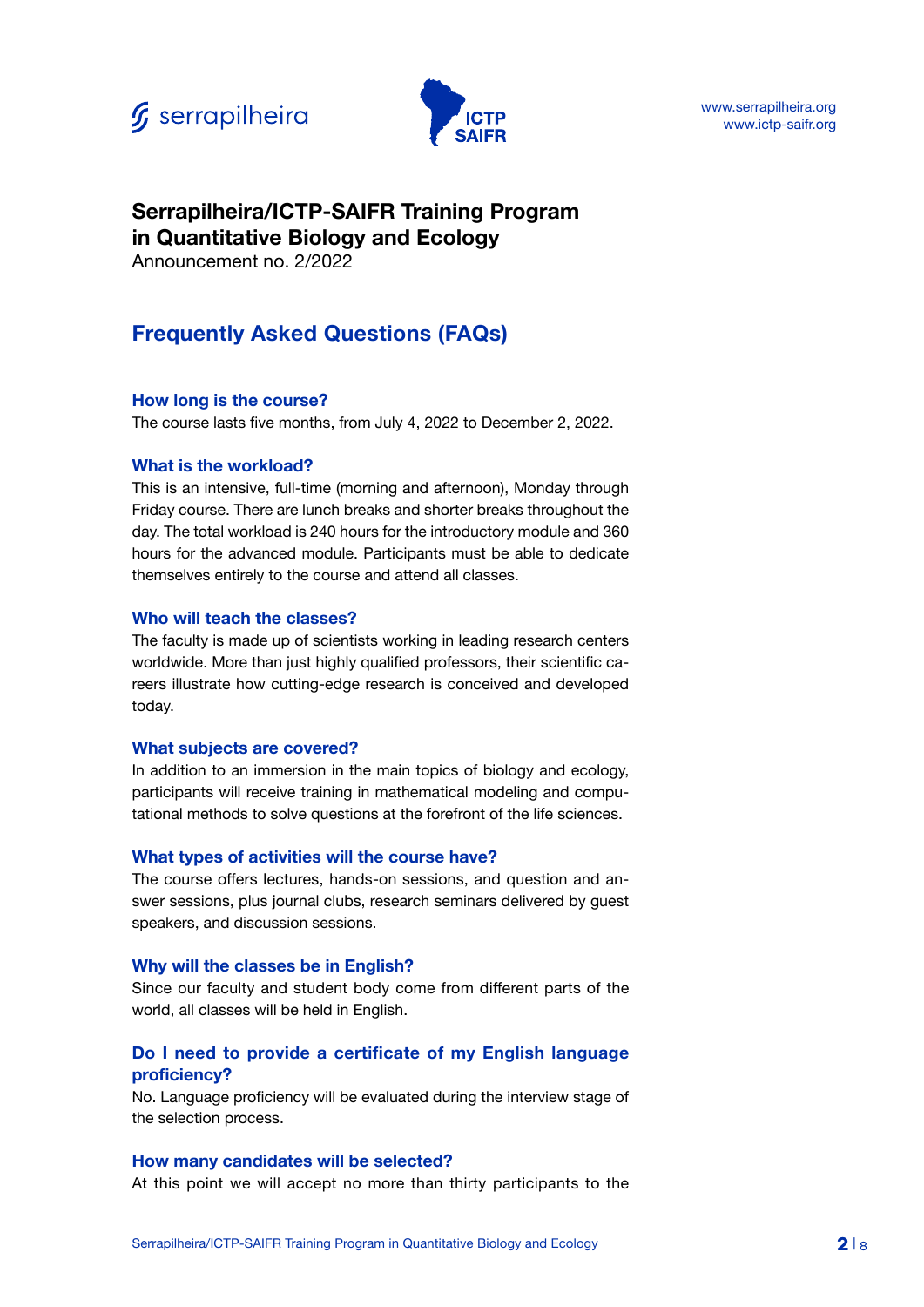



introductory module and no more than twenty participants for the advanced module from the pool of students accepted to directly attend the advanced module and those selected from the introductory module.

#### **What are the eligibility criteria?**

Applicants must either be enrolled in an undergraduate program or have completed their undergraduate studies at a higher education institution in Brazil or another Latin American country. Those pursuing or having completed a master's degree, regardless of the institution, are also eligible. **Students who are pursuing or have already completed a doctoral degree are not eligible**.

Mastery of the English language and, in mathematics, previous knowledge of differential and integral calculus is essential (both requirements will be checked during the selection process).

Candidates must be available to dedicate themselves entirely to the onsite course in the city of São Paulo, for the duration of the course.

#### **Do you have to be a biologist or ecologist to apply?**

No. Persons with an academic background in any field of knowledge are welcome. Previous research experience in the biological sciences is desirable, but not a requirement. People with a background in exact sciences or computer science with a strong interest in the life sciences are encouraged to apply even without prior experience in biological sciences or ecology.

#### **Can only people with a background in exact sciences apply?**

No. Persons with an academic background in any field of knowledge are welcome. Regardless of a candidate's background, it is necessary that they be familiar with differential and integral calculus; calculus tools will be used in the lectures of some mini modules.

#### **What level of math knowledge is required?**

Prior knowledge of basic (single-variable differential and integral) calculus is required. The candidate should be familiar with concepts such as continuous and discontinuous functions, limits and trigonometric, exponential and logarithmic functions, and be able to solve derivatives and simple integrals.

# **I am only interested in a few topics in the course. Can I pick and choose my activities?**

No. All activities offered are mandatory. One of the goals of the program is to expose students to a broad range of research lines and approaches—from more traditional to predominantly quantitative approaches—in different fields of the life sciences (biology and ecology), so that they can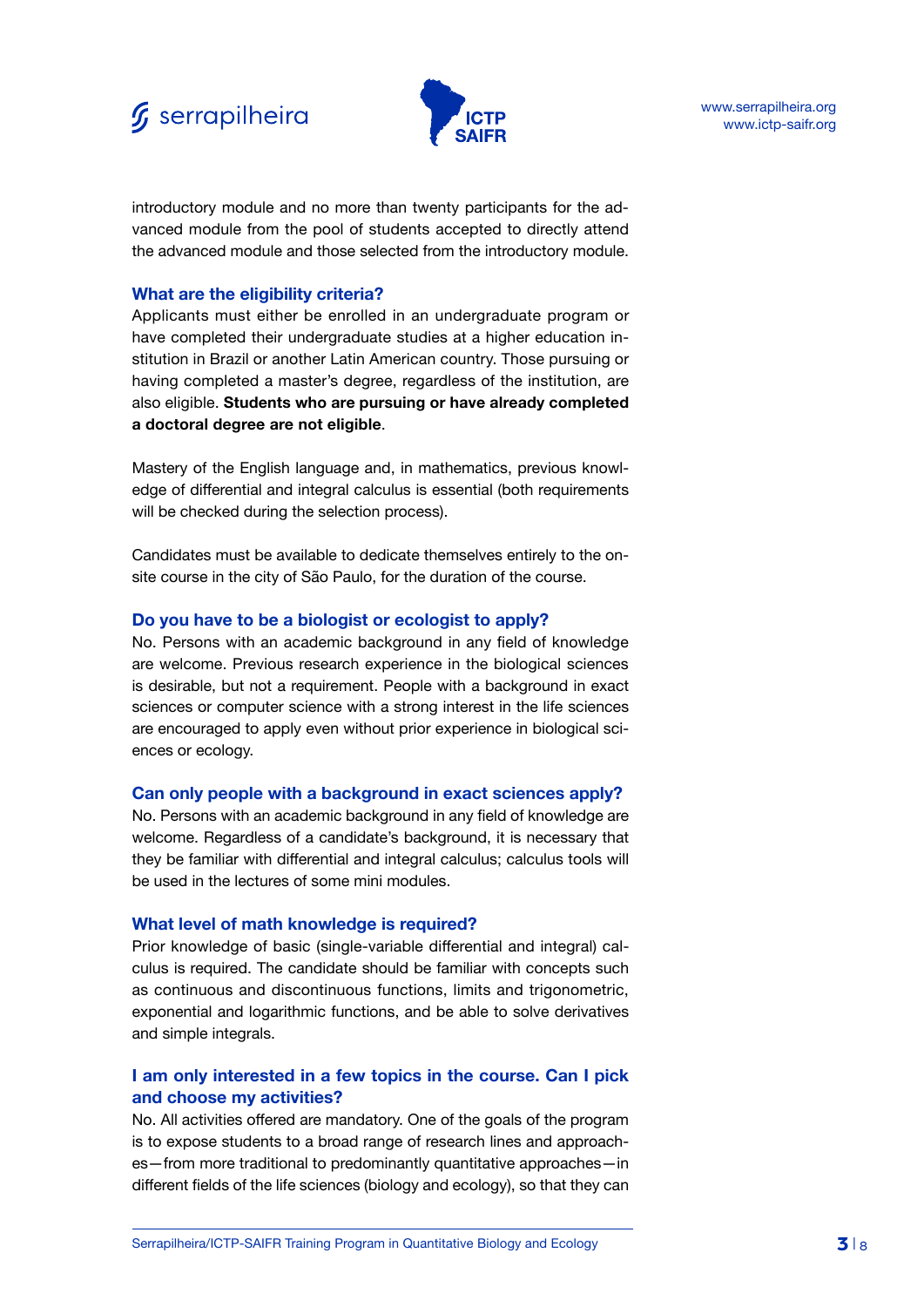



explore new research directions with a transdisciplinary approach prior to deciding on the next step to take in their career.

# **I completed my undergraduate studies in Brazil or in another Latin American country, but now I am pursuing my Master's degree outside Latin America. Am I eligible to apply?**

Yes, only the undergraduate degree needs to be from an institution of higher education in Brazil or in another Latin American country.

#### **I am currently a PhD student. Can I apply?**

No. Students who are pursuing or have already completed a doctoral degree are not eligible.

#### **My previous training covered the topics offered in the introductory module. Can I enroll directly in the advanced module?**

Should candidates consider that their previous training exempts them from taking the introductory module, their application must include a **letter of request for advanced entry, or exemption from the introductory module**. This letter must be written in English, not to exceed 4,000 characters without spaces. Applicants must justify why they consider that they are able to join the course at the advanced module.

Should candidates be identified after the interview stage as having previous training that justifies direct entry into the advanced module, they can choose not to take part in the introductory module.

# **I applied for the 2021 Program and was not selected. Can I apply again?**

Yes. Everyone who applied in 2021 and who meets the eligibility criteria for the 2022 call is welcome to apply again.

#### **I was selected for the 2021 workshop and participated as a student. Can I apply again?**

Yes. Alumni of the 2021 workshop who meet the eligibility criteria for the 2022 call are welcome to apply again.

# **How can I apply for the Training Program in Quantitative Biology and Ecology?**

Starting March 23, 2022, applicants can apply for the course at **[https://](https://www.ictp-saifr.org/qbioprogram/) [www.ictp-saifr.org/qbioprogram/](https://www.ictp-saifr.org/qbioprogram/)** by completing an online form and submitting the following documents:

#### **• CV**

Written **in English**, not to exceed two pages, submitted as a .PDF.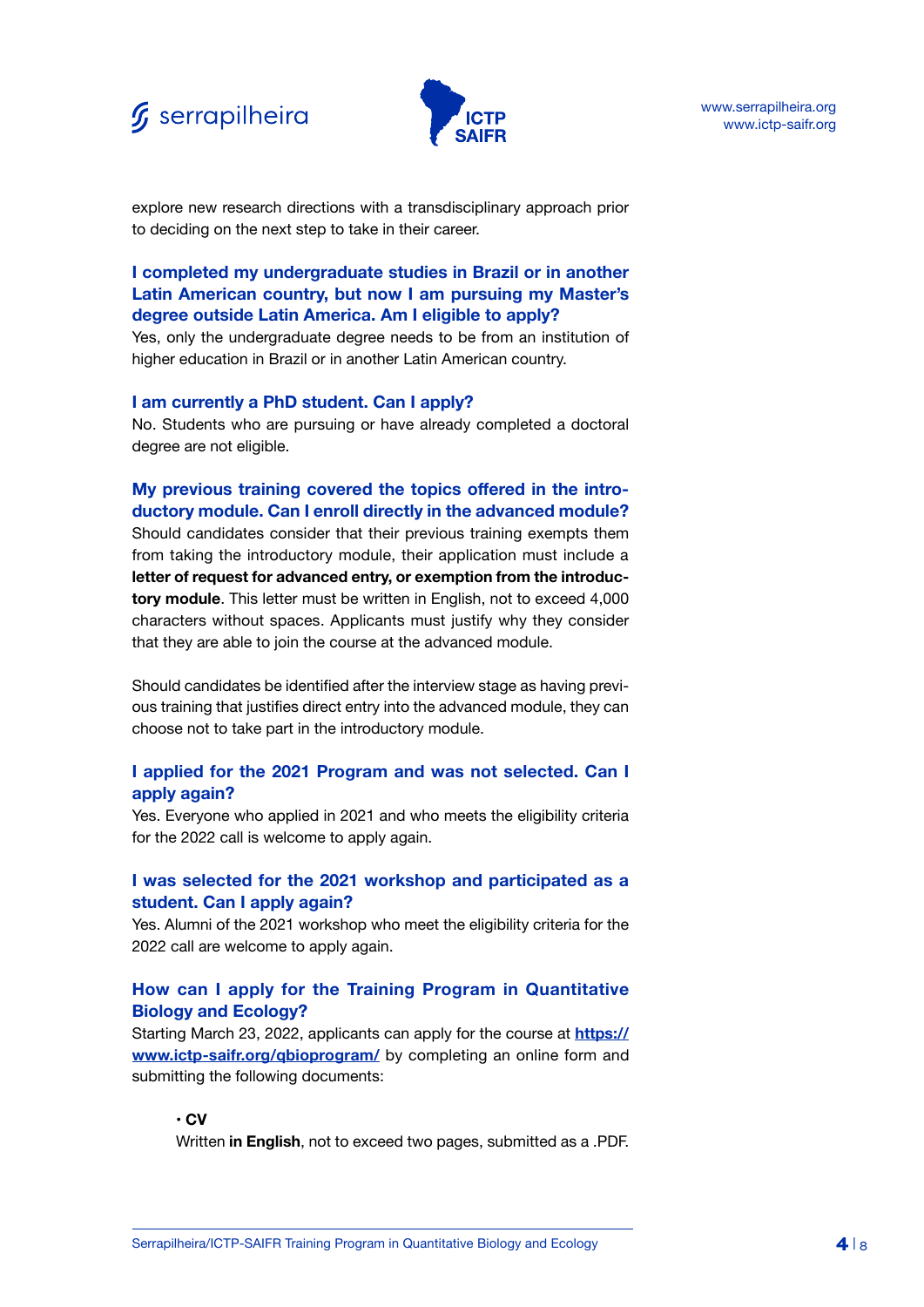



#### **• Complete undergraduate transcripts**

All applicants must submit their undergraduate academic transcript including grades obtained in the courses taken. **You do NOT need to translate this document (i.e., originals in Portuguese or Spanish are valid)**.

#### **• Graduate school transcripts**

Applicable only to those enrolled in or who have completed a master's program. There is **no need to translate this document (i.e., originals in Portuguese or Spanish are valid)**.

#### **• Letter of Motivation**

It must be written **in English**, with a maximum of 4,000 characters, not including spaces. Applicants should demonstrate their affinity for the Training Program in Quantitative Biology and Ecology, state the reasons why they ought to be selected, and how their profile aligns with the premises presented in this announcement.

#### **• Advanced entry request letter**

Applicable only to candidates whose previous training would allow them to waive the introductory module, enabling them to be admitted directly into the advanced module.

The letter must be written in English, with a maximum of 4,000 characters, excluding spaces. The candidate must justify why he/ she considers that he/she is fit to be admitted directly into the advanced module.

# **• Names and emails of two researchers who will send letters of recommendation**

At this stage, applicants **only** need to provide the names and e-mail contacts of two researchers who have agreed to write letters of recommendation, and with whom the applicant has previous experience as a student, mentee, and/or research team member.

#### **Can I send my CV in Portuguese or Spanish?**

No. The CV must be written **in English**, with a maximum length of two pages, in .pdf format. There is a field on the form to insert the link to your Lattes CV or another CV available online but filling in this field is optional and does not exclude the requirement to send the CV in English.

#### **Can I send my letter of motivation in Portuguese or Spanish?**

No. The letter of motivation must be written in English, and should not exceed 4,000 characters, not including spaces. Applicants should demonstrate their affinity for the Training Program in Quantitative Biology and Ecology, state the reasons why they ought to be selected and how their profile aligns with the premises set out in this announcement.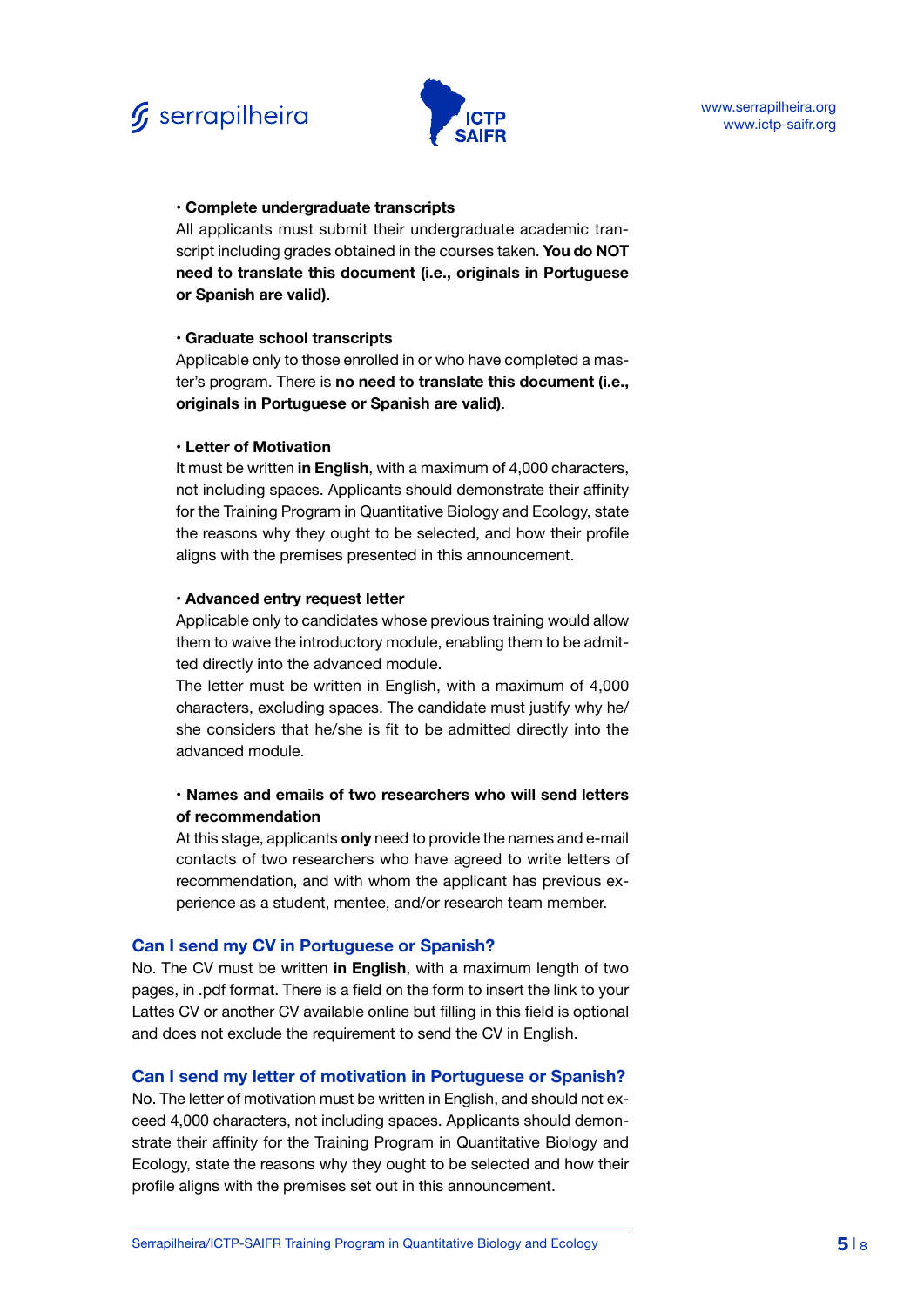



#### **Do the recommendation letters also have to be in English?**

No. Researchers submitting letters of recommendation may write in English, Portuguese or Spanish.

#### **I am ineligible, but I would like to attend classes as an auditor. Is this possible?**

Unfortunately, we have a limited number of spots and we cannot open any more for auditors.

# **I cannot attend the course every day of the week. Can I still apply?**

No. The selected students make a commitment to actively participate in all activities for the entire duration of the course. All classes are mandatory and participants who are absent without a valid excuse may be dismissed from the program.

#### **I have not completed my undergraduate/master's program. Can I submit my incomplete transcript?**

Yes, if you have not yet finished your undergraduate/master's degree, you must send your transcript with the grades of the courses you have taken so far.

# **Will only the first 500 applicants continue in the selection process?**

All applications will be reviewed, but the first 500 applicants will have priority in the selection process. Therefore, we recommend that candidates prepare their documentation in advance and be aware of the date that the application window opens in order to apply as soon as possible.

# **Who should write letters of recommendation for a candidate in the program?**

Experienced researchers/university professors with whom the candidate has previous experience as a student, mentee, and/or research team member.

# **How can I be sure that the letters of recommendation have been submitted?**

Candidates can check and track whether the letters of recommendation have been submitted by logging into the registration system.

# **What should I do if the researchers I listed take too long to send the recommendation letters?**

It is important that the candidate inform those who will write letters of recommendation about the process for submitting these letters so that they pay attention to their inboxes. It is also worth checking the SPAM box, as messages from unknown senders are occasionally blocked from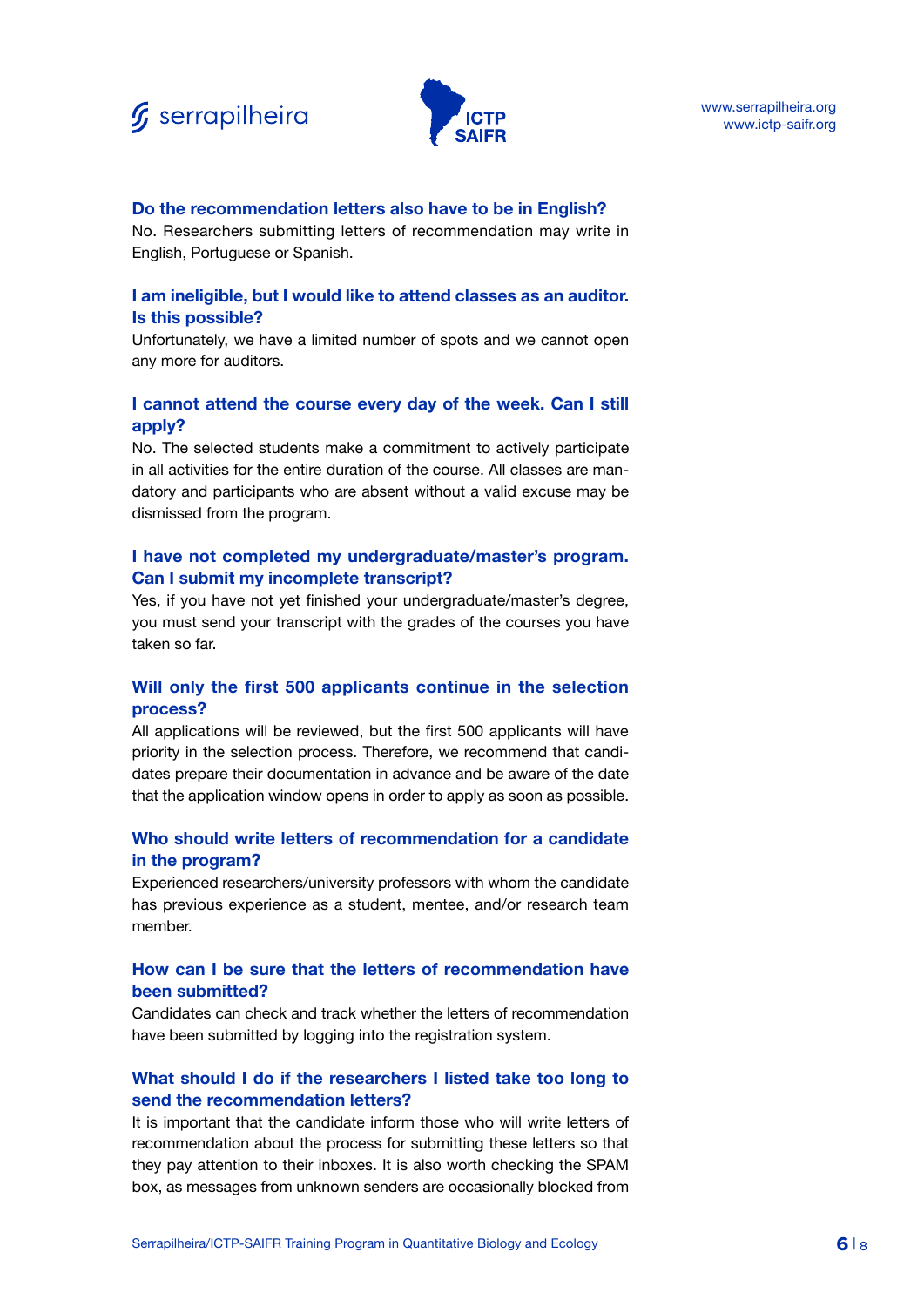



the main inbox. If any nominated researcher does not receive the message from the program's application system, the candidate should report this immediately via the contact e-mail.

# **Can I make changes to my application after creating my username and password in the application system and start filling out the form?**

Yes. All registered applicants have until April 13, 2022, 5pm (BRT) to edit information and attach documents to their online application form.

# **Can I get academic credit for participation in the program's activities?**

The Training Program in Quantitative Biology and Ecology does not offer academic credit to students. Participants who complete the full course load will receive a certificate of participation. Each educational institution will be responsible for evaluating, according to its own criteria, whether to include the course workload in the student's transcript.

#### **Is the course free?**

Yes, no fees will be charged to students for applying or participating in the course.

#### **Will the selected students receive a stipend?**

When the modular course begins, all students will receive lodging in the city of São Paulo and a monthly stipend of BRL 1,500 to cover food and transportation for the two months of the introductory module. It is worth pointing out that this is an estimated amount and subject to change. Those who are selected for the advanced module will continue to receive lodging and the monthly stipend until the completion of the course (an additional three months). The stipend will be suspended upon a student's withdrawal or dismissal from the course.

The Program will also fund two domestic air tickets (round-trip) between the student's home city and the city of São Paulo for those who live in other parts of Brazil.

A limited number of participants from other Latin American countries will have their living stipend and air transportation funded by ICTP-SAIFR.

If a student is admitted directly to the advanced module, the stipend will only be offered for the three-month duration of that module.

# **I have a scholarship from another research funding institution. Can I receive the program's allowance concurrently?**

The stipend is a benefit that all students in the program can apply for, regardless of whether they already have scholarships from any national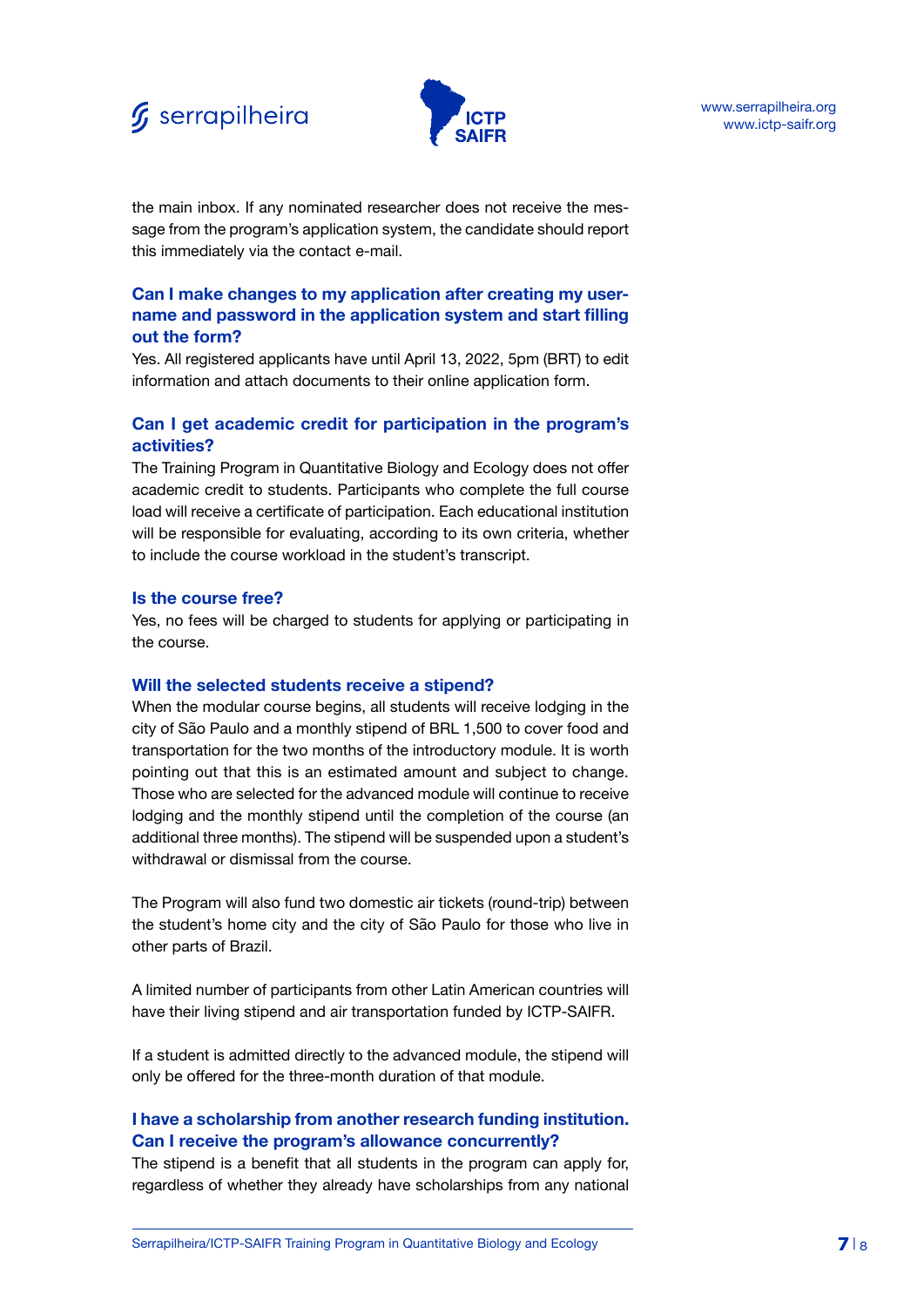



or international student funding agencies that provide similar incentives and support, as long as the applicable legislation and/or the internal rules of these agencies and their scholarship programs do not restrict them from receiving this type of stipend concurrently.

# **What if we have to go back to isolation and social distancing due to a new outbreak of the COVID-19 pandemic in the upcoming months?**

Should the health conditions in Brazil and worldwide worsen during the months leading up to the date set for the start of the introductory module (July 4, 2022) to the point of making it unfeasible to hold an in-person course, the partner institutions responsible for organizing the program reserve the right to adapt the program to a remote format. In this case, participants will not receive a stipend.

# **Can I speak to someone from the staff of the Training Program in Quantitative Biology and Ecology Training?**

You can contact the team at **qbioprogram@ictp-saifr.org**.